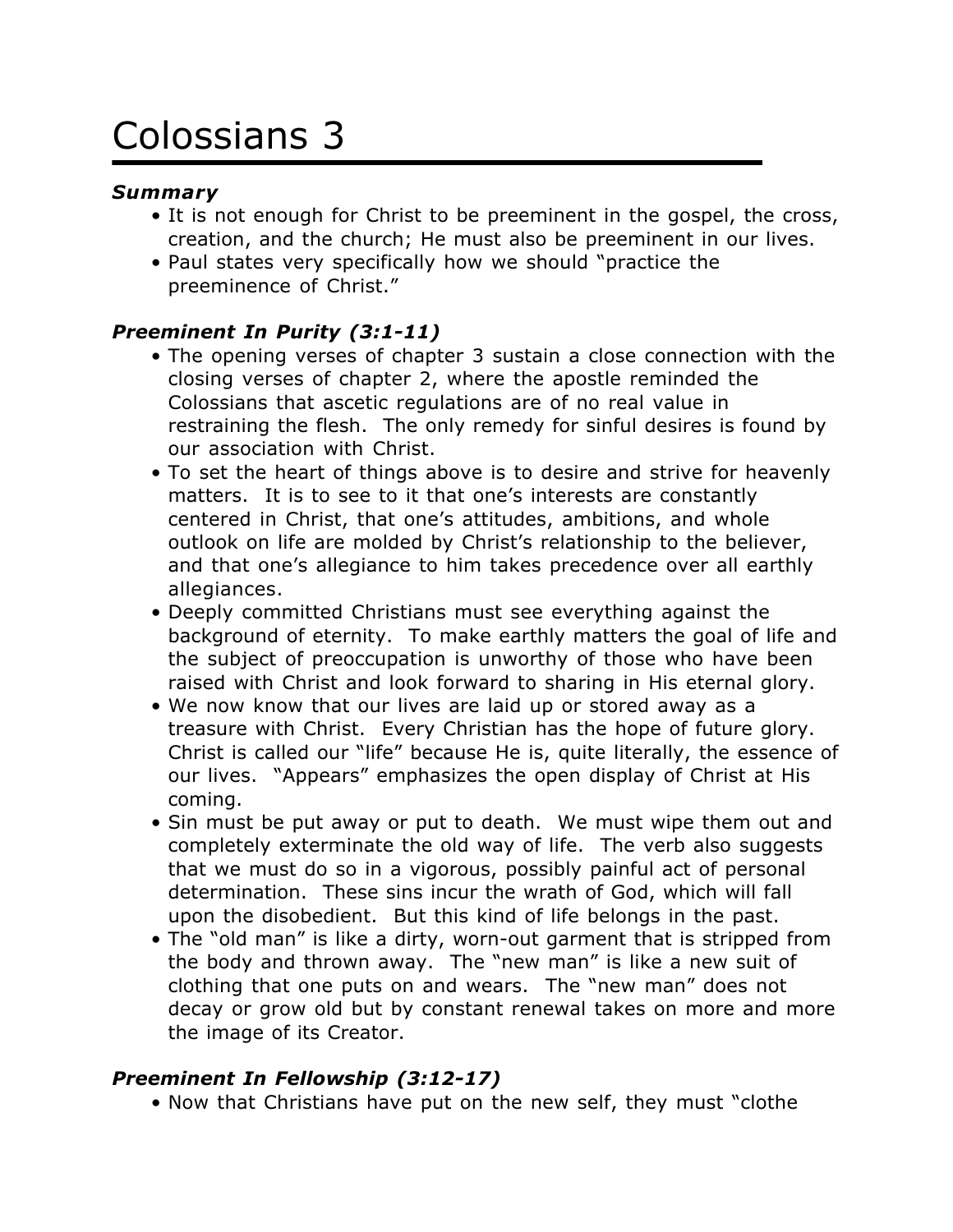themselves" with the garments that befit the new self. Paul's appeal is based on this threefold fact: Christians are chosen of God, holy, and dearly loved by God. The three terms signify essentially the same great fact, but under different aspects. Used in the Old Testament of Israel, they emphasize the favored position now enjoyed by Christians as heirs of God.

- Vss. 12-13 mention many good virtues of a Christian. They point to qualities of life which, if present within Christians, will reduce or eliminate problems. All these virtues are, on the highest level, manifestations of love; but love is larger than any one of them.
- "Rule" in vs. 15 is an expressive term used only here in the New Testament and it originally meant "to act as an umpire." The main idea here is being grateful for the peace Christ bestows on us. Thankfulness for this peace becomes an incentive for preserving it.
- Christians need to submit to the demands of the gospel and let it become so deeply implanted within us that it controls our thinking. When we sing, psalms, hymns, and spiritual songs must express real emotion of the heart, adoration, and worship in a way that is worthy of our Savior. When we sing, we have the opportunity to teach and warn others in matters that relate to the spiritual realm.
- Everything a Christian does should be done in recognition of the of the authority of Jesus, always retaining a sense of God's goodness and thanking Him.

## *Preeminent In The Home (3:18-21)*

- The one duty Paul enjoins on the wife is to submit, an attitude that recognizes the rights of authority. His main thought is that the wife is to defer to her husband. The submission should be voluntary. It is made by a wife who is determined to please her Lord. It is "fit" for her to do so.
- The ancient world was a man's world, and even among the Jews the wife was often little more than a servant. Husbands in that day often wielded an authority that others were bound to obey. Although Paul does not challenge this assumption, he transforms it by the Christian principle of mutual love and deference.
- "Love" not only denotes affection or romantic attachment; it also denotes caring love, a deliberate attitude of mind that concerns itself with the well-being of the one loved. Self-devotion, not selfsatisfaction, is its dominant trait.
- "Obey" implies a readiness to hear and carry out orders; a child's ongoing responsibility is to listen to and carry out the instructions of his or her parents. The obedience must be complete because this pleases the Lord. The specific mention of fathers suggests that the